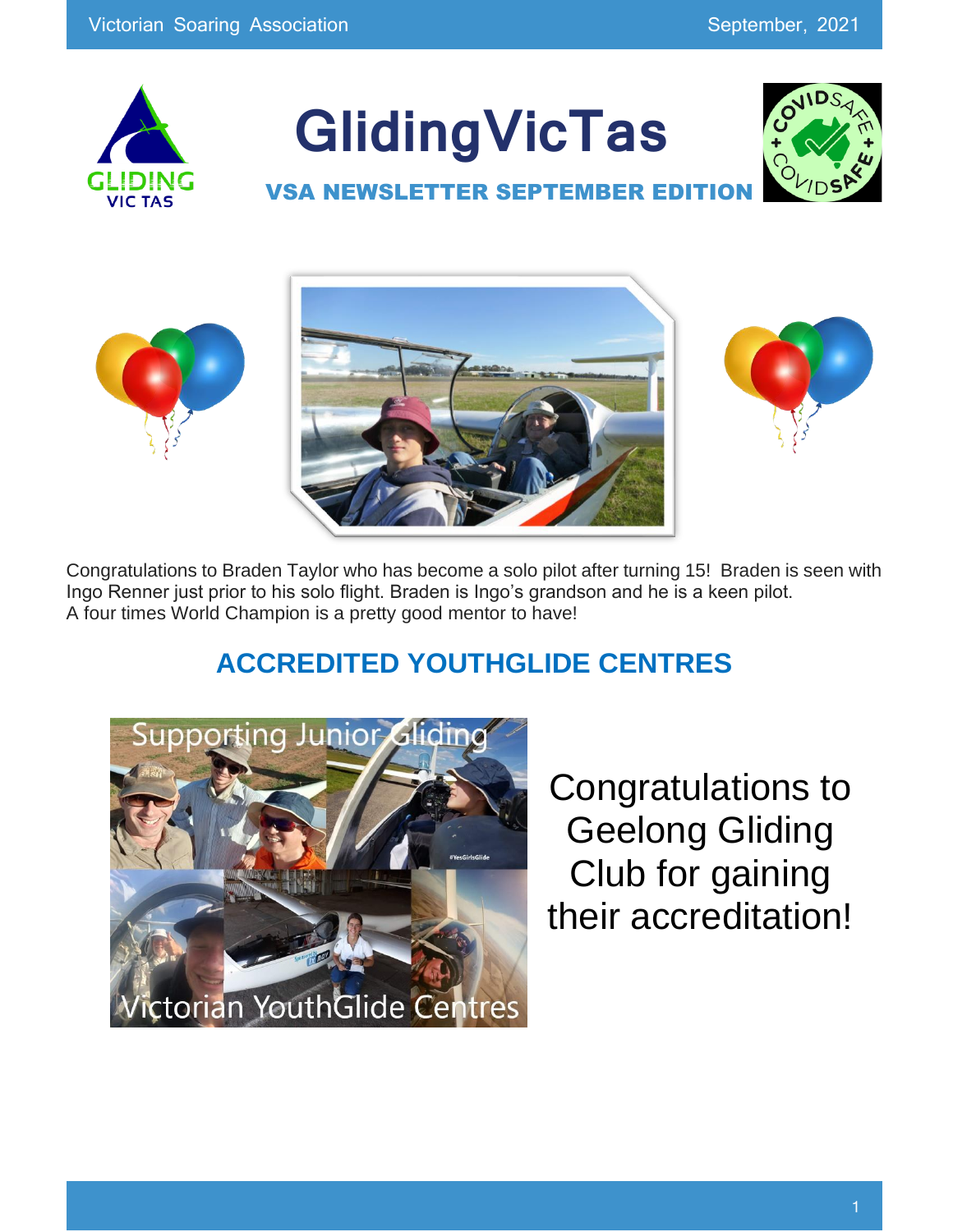### **VSA Annual General Meeting**

The VSA Annual General Meeting and Awards Presentation was held via Zoom video conference (yet again due to COVID!) on Saturday August 28, 2021. After these meetings, a Presidents Meeting was held for all club presidents to connect. The meeting was very successful and we thank all the members and club delegates who attended and their forbearance at having to be part of the meeting in the digital medium we are becoming all too familiar with.

Congratulations are extended to the VSA Committee members for the coming year. It is especially exciting to see four young members on our committee this year and we look forward to their contribution.

| <b>Vivienne Drew</b>   | President & GFA Board Member          | (Gliding Club of Vic)          |
|------------------------|---------------------------------------|--------------------------------|
| <b>Reg Marron</b>      | <b>Vice President</b>                 | (Soaring Club of Tasmania)     |
| Peter Webster          | Secretary                             | (Beaufort Gliding Club)        |
| <b>Tom Spiesser</b>    | <b>Treasurer</b>                      | (Gliding Club of Vic)          |
| <b>Terry Knight</b>    | <b>Govt Liaison Officer</b>           | (Alpine Soaring Mt Beauty)     |
| <b>Beverley Alden</b>  | <b>General Committee Member</b>       | (South Gippsland Gliding Club) |
| Harbans Mann           | <b>General Committee Member</b>       | (South Gippsland Gliding Club) |
| <b>Marley Hutchins</b> | <b>General Committee Member</b>       | (Sunraysia Gliding Club)       |
| <b>Ryan Driscoll</b>   | <b>General Committee Member &amp;</b> |                                |
|                        | <b>Aust Junior Gliding Club Rep</b>   | (Gliding Club of Vic)          |
| <b>Emma Wilkins</b>    | <b>General Committee Member</b>       | (Gliding Club of Vic)          |

#### **GFA Regional Officers**

| <b>RTO Airworthiness</b>           | Joe Luciani<br>John Wharington (Deputy) | <b>Composite Components</b> |
|------------------------------------|-----------------------------------------|-----------------------------|
| <b>Regional Manager Operations</b> | Alan Payne                              | <b>Melbourne Gliding</b>    |
| Soaring Development Manager        | <b>Mike Durrant</b>                     | Geelong GC                  |
| <b>Regional Development</b>        | Vacant                                  |                             |
| <b>Regional Safety Advisor</b>     | GFA restructuring this role in 2021/22  |                             |

#### **Other Positions**

| Airfields, Airspace & Avionics Officer<br>(AAAO):                        | <b>Chris Thorpe</b>  | <b>Beaufort GC</b> |
|--------------------------------------------------------------------------|----------------------|--------------------|
| <b>Member Protection Information Officer</b><br>(MPIO):                  | Alf McMillan         | Geelong GC         |
| VSA delegate to SGCCOM<br>(State Gliding Centre Committee of Management) | <b>Vivienne Drew</b> | GCV                |
| <b>Trophy Officer</b>                                                    | Vacant               |                    |
| <b>Website Administrator</b>                                             | Vacant               |                    |

If you wish to find out more about VSA, visit [Victorian Soaring Association](https://www.gliding.asn.au/) for info!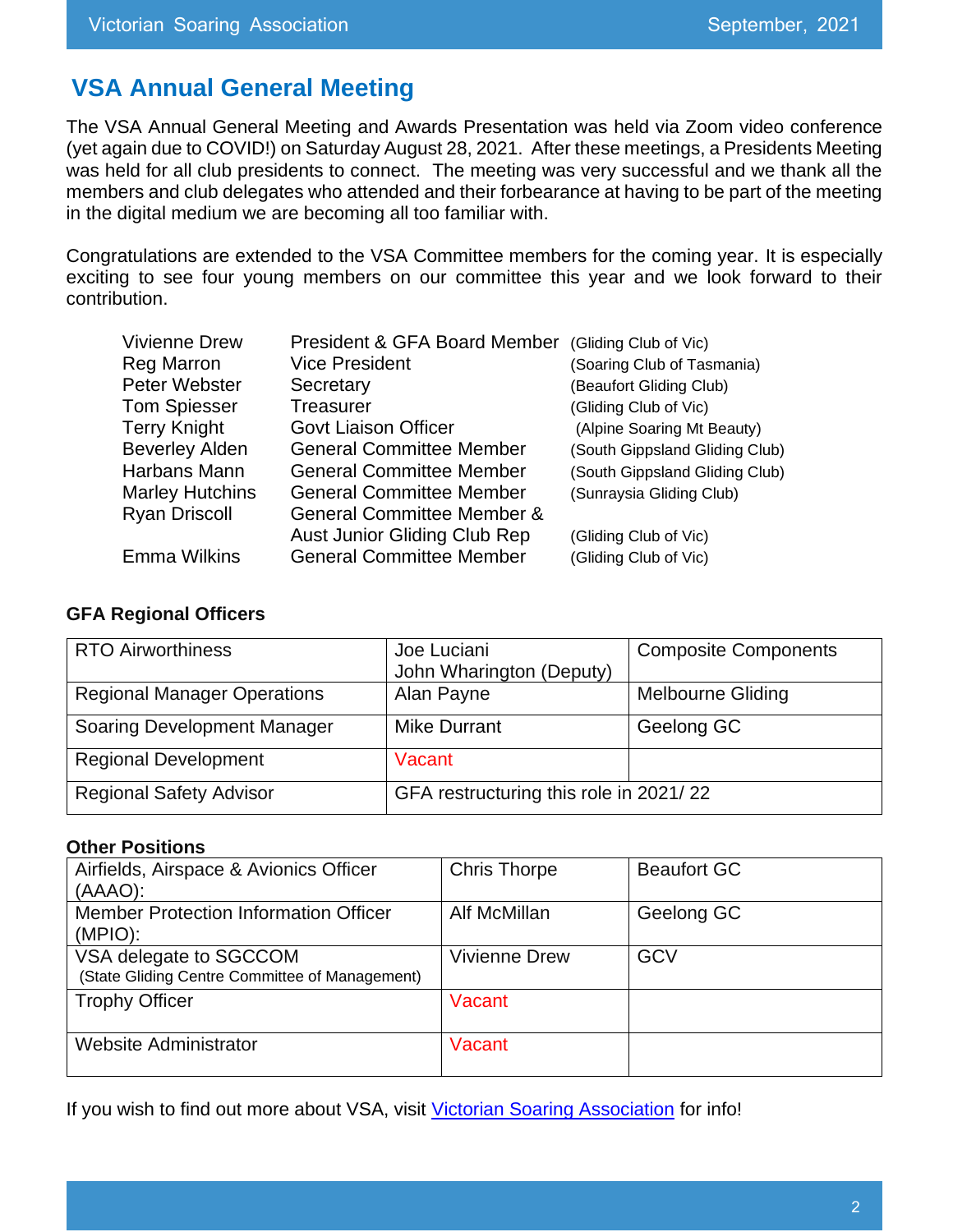### **VSA Commemorative Trophies for 2021**

### **Congratulations to the following members for their awards**

#### **NAME OF TROPHY:**  $\qquad \qquad \bullet$  **AWARDED TO:**

**RON ROBERTS TROPHY Longest Flight 2021**

**DAVID HOOPER TROPHY Longest Flight within Two Years of Going Solo 2021**

**BOB MCCULLOUGH MEMORIAL TROPHY Most Meritorious Instructor 2021**

**THE MAURICE LITTLE MEMORIAL TROPHY Club Development 2021**

**G VINCENT MEMORIAL TROPHY Most Meritorious Altitude Flight 2021**

**PRESIDENT'S AWARD 2021**

**LIVING TREASURES 2021**

**Tobias Geiger** 1,025.42 kms Gliding Club of Victoria

**Daniel Summers** 616.9 kms Gliding Club of Victoria

**Peter Kingston** Melbourne Gliding Club

**Bendigo Gliding Club**

**Mark Bland** Gliding Club of Victoria 19/06/2021 – 13,546.59 ft

**Ryan Driscoll** Gliding Club of Victoria

**Robert Brown**  Gliding Club of Victoria **Phil Organ**  Bendigo Gliding Club **Terry Knight**  Alpine Soaring Mt Beauty **Graham Cassidy**  Soaring Club of Tasmania **Marcia Cavanagh**  Australian Gliding Museum

**CERTIFICATE (BADGE) OF APPRECIATION Ian Grant**

Bendigo Gliding Club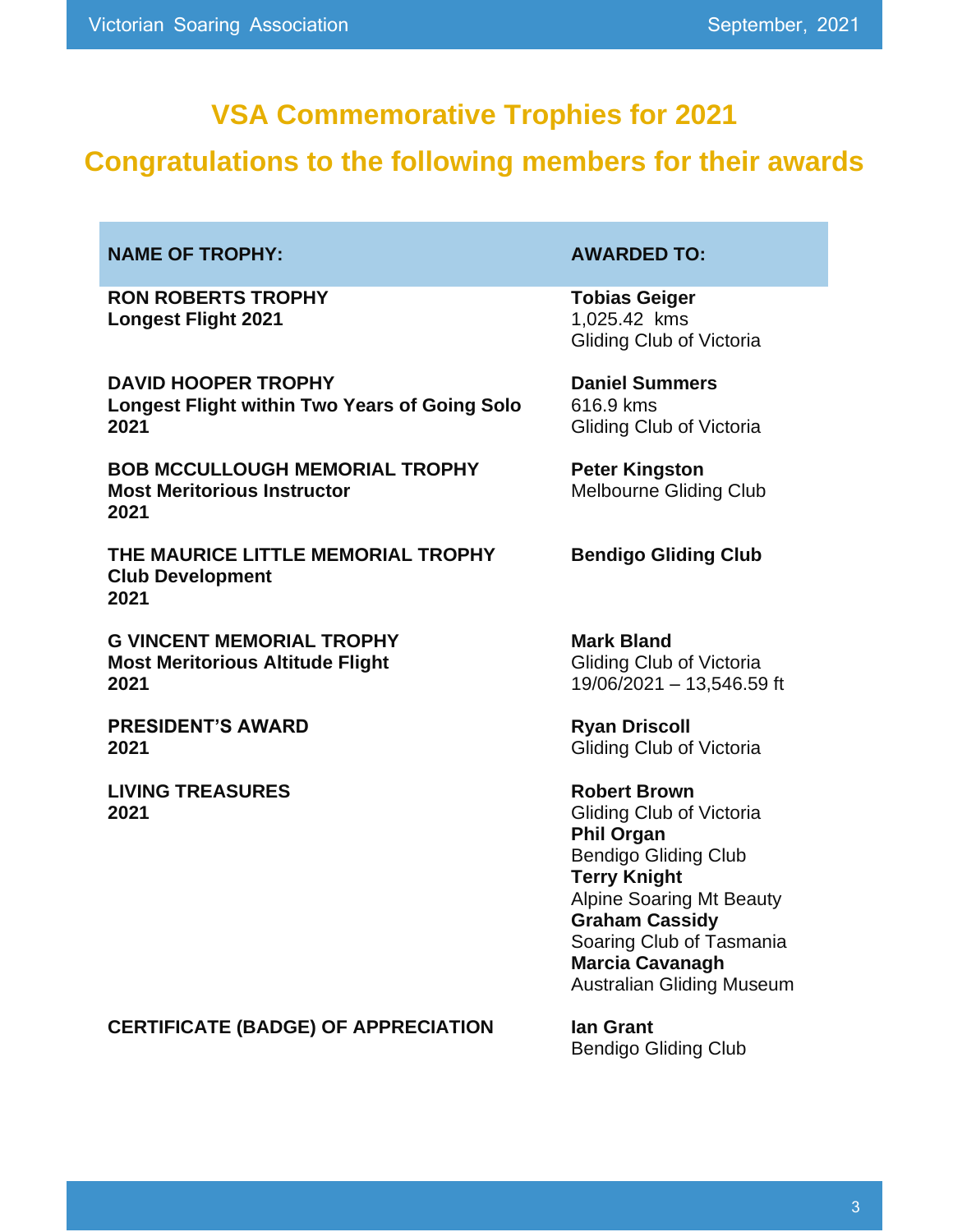#### **VSA Volunteer Positions available**

We currently have three volunteer positions available.

| <b>Regional Development Officer</b> | Promoting and marketing gliding in Victoria                                                                                                  |
|-------------------------------------|----------------------------------------------------------------------------------------------------------------------------------------------|
| <b>Trophies Officer</b>             | Organizing annual trophies.<br>If there is no-one to volunteer to take the role of Trophies<br>Officer, no trophies will be issued for 2022. |
| <b>Website Administrator</b>        | Administering the new website. Familiarity with Wordpress &<br>Tatsu Editor.                                                                 |
|                                     | If there is no-one to volunteer to take the role of Trophies<br>Officer, no trophies will be issued for 2022.                                |

Please contact [secretary@gliding.asn.au](mailto:secretary@gliding.asn.au) to express your interest as soon as possible.

### **Announcement**

At the VSA AGM, the President and the Treasurer indicated that at the next AGM in 2022, a new President and Treasurer for the VSA will be required.

Please consider your availability, skills and willingness to advance the VSA within the Victorian gliding community. We will be reaching out to members during the year for people to consider taking over these roles, but please consider reaching out to us as well for further information.

*If you want to change the game, you have to be in the game!*

### NOMINATING FOR NOT-FOR-PROFIT ORGANISATIONS' COMMITTEES - WHAT'S INVOLVED?

Not for Profit Organisations, such as gliding clubs and associations, require volunteers to help them run the administration of those entities. So, what's involved?

Check out the Not-For-Profit Law section of [Governance and New to the Board](https://www.nfplaw.org.au/governance?utm_source=dynamics&utm_medium=email&utm_campaign=nfp%20law%20june%20update#msdynttrid=NhndlFmU2T9DU8K9BFhdKrYFDc0LjEjZvwLSWtkNCbY) to understand your obligations.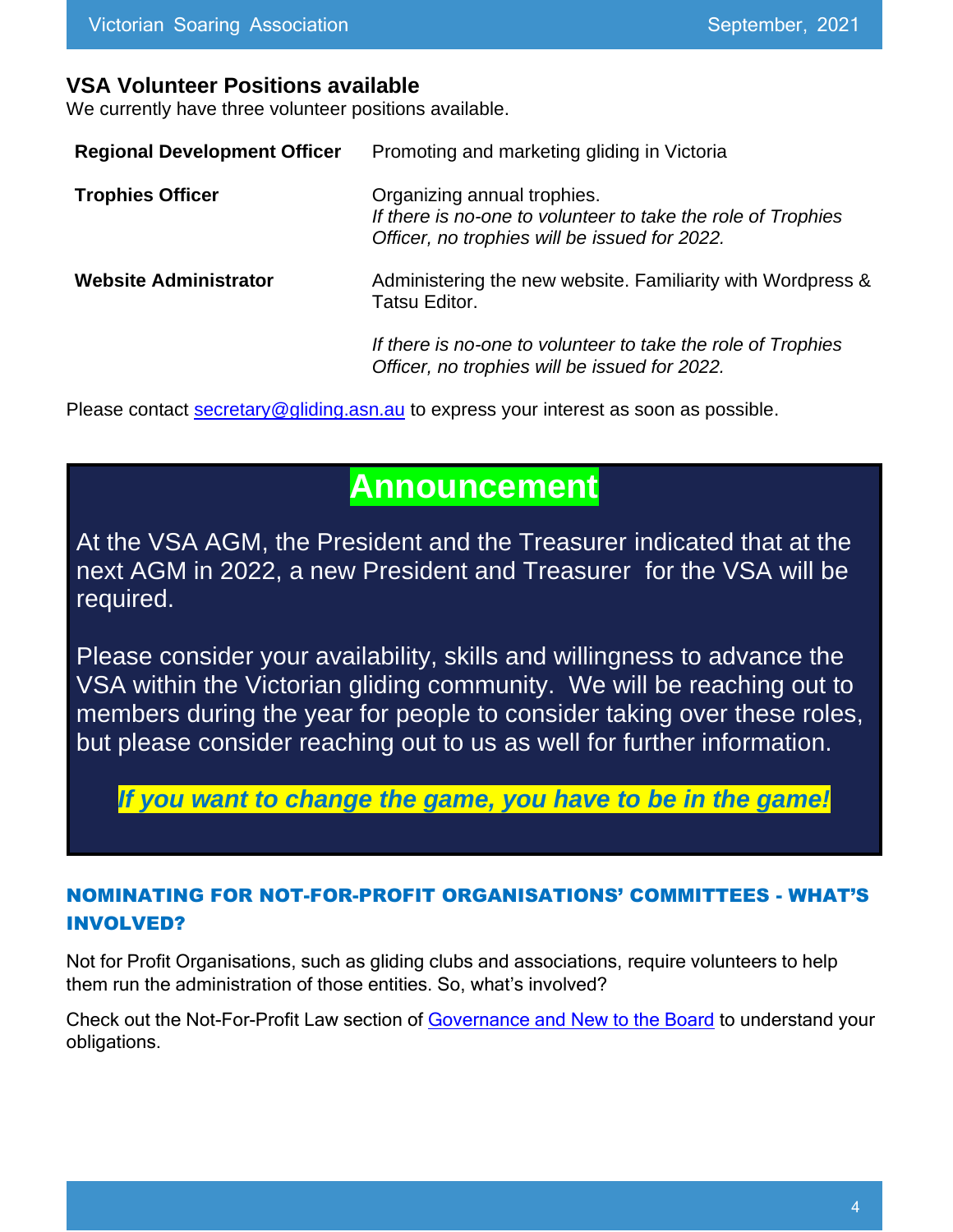### SURVEYS – GOOGLE DOCS FORMS

Do you survey your members regularly? If not, why not? If you don't ask your members what THEY want, not just what the committee wants, you may find that your members are quietly disgruntled and they leave or do not volunteer. If you have members that have left, an email with a gentle survey about why they have exited your club can often bring surprises. Without constructive criticism, then we can never know if we are doing the right thing. [Google Docs Forms](https://www.google.com.au/docs/about/) is a simple way to do a survey, create a presentation or document. The format is all done for you and to create a survey is free and "easy peasy!"

Don't be apprehensive of the information that comes through. It's the data that members and clubs need to create a strategy for the future and create a great club. Be brave and let members say what they want, what are their expectations of their club, what will make them happy and keep them coming back.

### MENTORSHIP – JUNIOR AND WOMEN COMMITTEE MEMBERS

As we come into the time to hold our Annual General Meetings, consider encouraging your junior members to be a committee member and mentor them on a leadership journey. It's all good grist for future employment or starting a business!

Also, consider having a Women's Rep on your Committee, so that you are getting a wellbalanced and diverse group in your club community. Also, consider your non-flying members involvement on your club committee – they have a different view of priorities to flying members.

### PLAY BY THE RULES AND SPORT INTEGRITY AUSTRALIA

The June Issue of the Play by the Rules had the usual news items and updates plus three feature articles:

- Sport's ugly blind spot abuse of officials
- Conflict of interest by committee members
- Tips and tricks for office holders of incorporated associations

There are three formats for the magazine - plain word, PDF or flip book. So, grab a beverage of choice and settle back for the [June Play by the](https://playbytherules.net.au/magazines)  [Rules magazine.](https://playbytherules.net.au/magazines)

Important Notice - Sport Integrity Australia will be partnering with Play by the Rules to house the online training modules on the Sport Integrity Australia e-learning hub.

As of 17 June, the Sport Integrity Australia LMS (Learning Management System) will be cobranded with Play by the Rules and will integrate the following courses:

- Revised Child Protection Online Course
- Harassment and Discrimination Online Course
- Member Protection Information Office Course
- Complaint Handling Training
- Inclusive Coaching
- Creating an LGBTI+ Inclusive Club
- All mini-courses.
- Hosting the Play by the Rules online training modules on the Sport Integrity Australia elearning hub creates a single destination for all sporting codes and administration staff to access the appropriate educational materials and training on sport integrity and will vastly improve the user experience in the process.
- The Play by the Rules online courses will be available on their website from 17 June 2021. The courses can be found at <https://elearning.sportintegrity.gov.au/>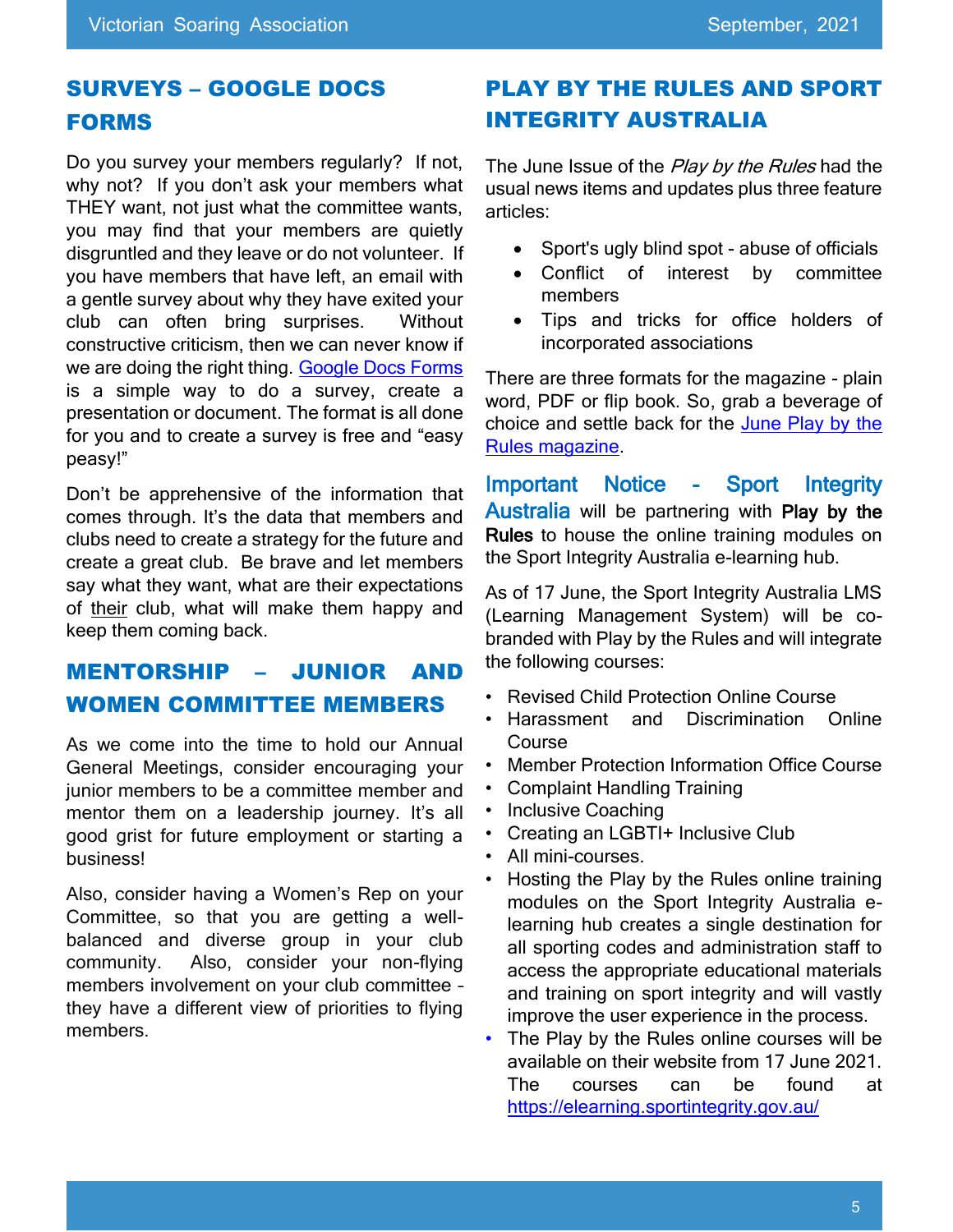#### RESPECTING PEOPLE IN GLIDING

One of the joys of gliding is the teamwork, camaraderie and the way we all support one another to safely take part in our sport. It is fundamentally important that everyone in gliding is treated with respect.

All gliding clubs should be fully committed to safeguarding the well-being of its members. Every individual in the club should, at all times, show respect and understanding for their rights, safety and welfare, and conduct themselves in a way that reflects these principles.

To support these positive behaviours, there are a suite of governance policies and statements on Gliding Australia website that work together to support the creation of a safe and happy club environment. All clubs are strongly encouraged to review their relevant policies.

#### e-SAFETY

Australian Government has a website in relation to online safety - [www.esafety.gov.au](http://www.esafety.gov.au/)

The Australian Parliament has now passed the new Online Safety Act. This important legislation is now a step closer to becoming law.

As we spend more time online and utilizing webinars, social media and email, privacy and online safety is of big concern.

eSafety offers a suite of [free training sessions](https://www.esafety.gov.au/about-us/what-we-do/our-programs/training) and resources designed to help Australians have safer and more enjoyable online experiences.

### ARE YOU LOOKING FOR A CAREER IN SPORT?

For young people looking for a career in the sporting arena, **Vicsport** through a partnership with **AFL SportsReady** have come together to create job opportunities. Young Victorians will benefit from more opportunities to develop careers through traineeships, cadetships, direct employment and education prospects thanks to Vicsport's exciting new partnership with AFL SportsReady.

An independent not-for-profit company, [AFL](https://www.facebook.com/AFLSportsReady/)  [SportsReady](https://www.facebook.com/AFLSportsReady/) works across a number of industry sectors including, business, finance, education and sport and recreation and is also a leading education provider, offering courses ranging from Certificate level through to Diploma. Students who successfully complete programs are able to gain entry into degree qualifications, complete with course credit with a selection of Universities across Australia.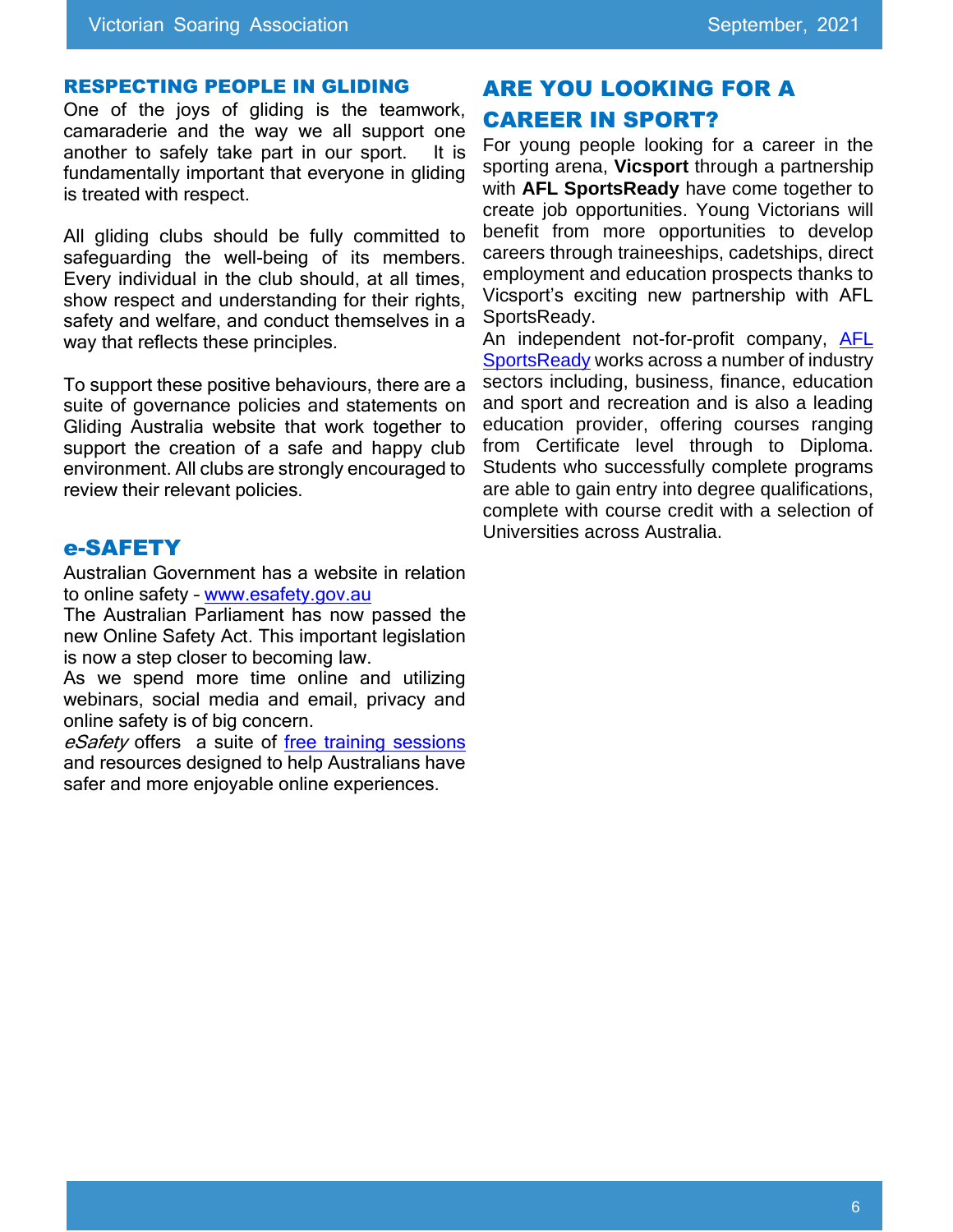

### **(ALL EVENTS ARE – COVID DEPENDENT)**



### **VSA 2022 State Gliding Championships - Benalla** Friday 3rd Dec to Friday 10th Dec 2021

TO ENTER, see [here](https://www.glidingcomp.flights/vsa2022/)

### **Current entries! So, what are you waiting for - enter the challenge!**

#### VSA 2022 : Entrants

| <b>Pilot Name</b>     | <b>Club</b>                 | <b>Aircraft Type</b> | <b>Class</b> |
|-----------------------|-----------------------------|----------------------|--------------|
| Neil Campbell         | GCV                         | ASW-24               | Standard     |
| <b>Terry Cubley</b>   | GCV                         | Ventus 2cxt          | Open / 18 M  |
| John Orton            | Gliding Club if Victoria    | ASG29 18m            | Open / 18 M  |
| <b>Mark Goodley</b>   | Gliding Club of Victoria    | Hornet               | Club         |
| Brian DuRieu          | Temora GC                   | Ventus 3M SLMG       | Open / 18 M  |
| Mike Durrant          | Geelong Gliding Club        | LS8t                 | Standard     |
| <b>Daniel Summers</b> | Gliding Club of Victoria    | LS3a                 | 15M          |
| Ryan Driscoll         | GCV                         | LS7-WL               | Standard     |
| John Switala          | Gliding Club of Victoria    | Ventus2CT            | Open / 18 M  |
| <b>Rolf Buelter</b>   | <b>Geelong Gliding Club</b> | Janus A              | Club         |
| Geoff Brown           | Canberra Gliding Club       | $JS-1C$              | Open / 18 M  |
| Hamid Nazari          | Geelong Gliding Club        | Janus A              | Club         |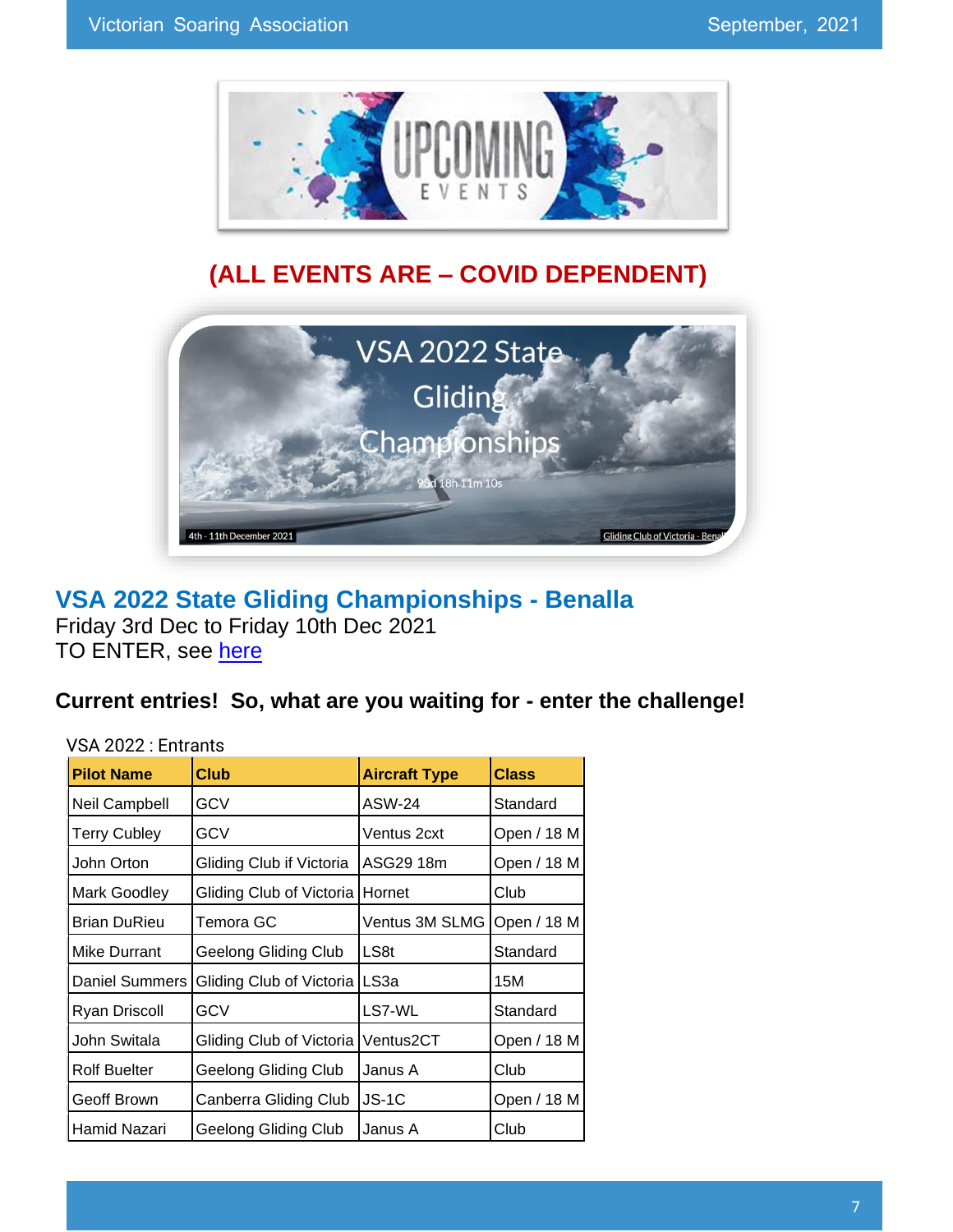### **2021/22 Club/Sports Class Nationals - Benalla**

Saturday 11th Dec to Saturday 18th Dec 2021



### **[JOEYGLIDE](https://www.youtube.com/watch?v=4lCKB2SwXxg) - Benalla**

Australian Junior Gliding Club – [Entries Open](https://www.joeyglide.juniorsoaring.org/) The competition will run from the 15th - 22nd January, 2022

- ✓ Coaching Program 'Shakedown': 15th January 2022
- ✓ Official Practice Day & Official Safety Briefing: 15th January 2022
- ✓ Competition Flying Days: 16th 22nd January 2022

*(Even if you're not competing, come along and help out and learn heaps!)*



**A mini gliding camp is being planned for the YesGirlsGlide program, so, watch this space for more to come!**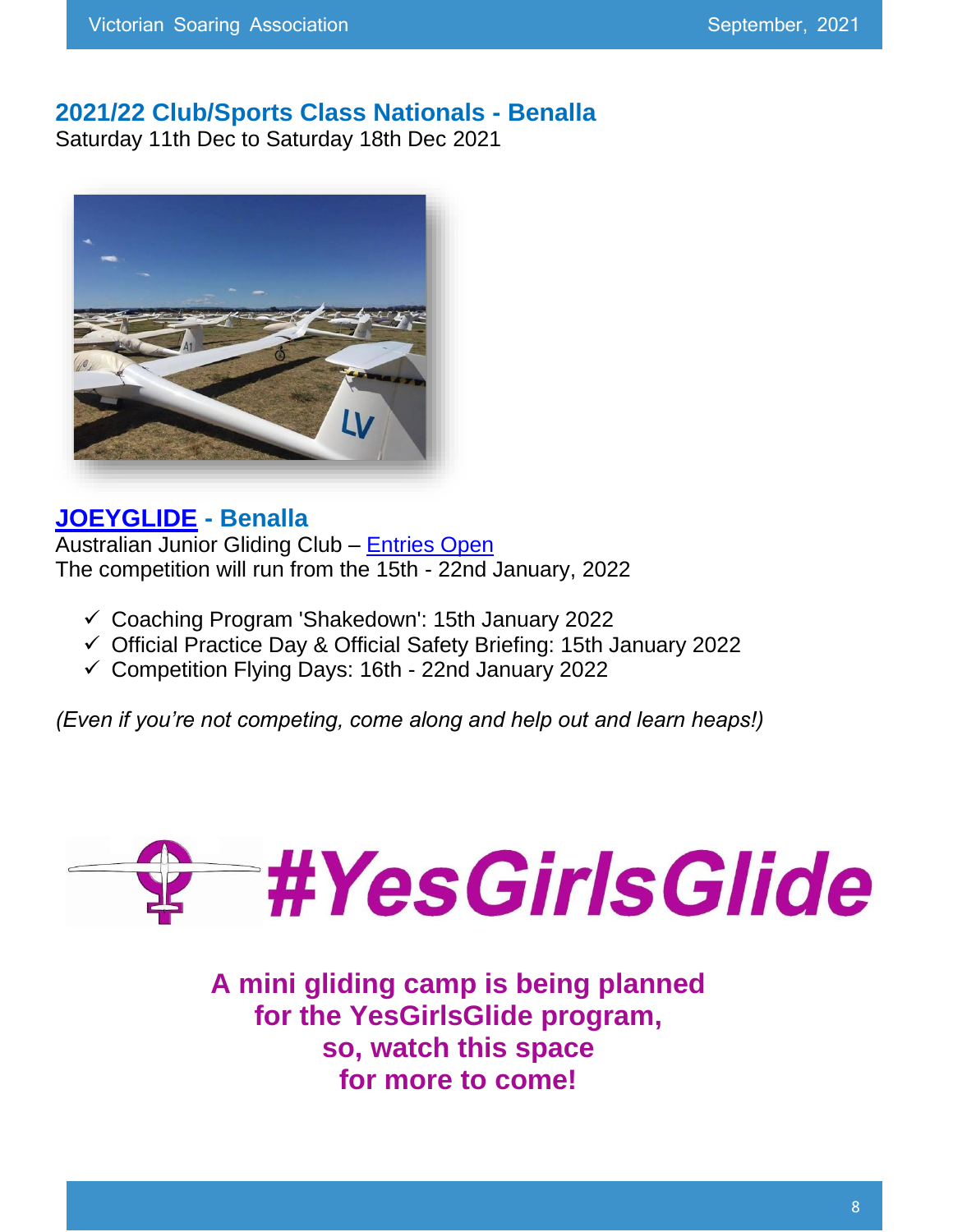

## **Marketing and Your Club**

### People buy for their reasons, not for your reasons

### Your goal is to discover those reasons and

### make your gliding product appealing to suit

#### **What's your point of difference?**

- 1. Do you have a point of difference (POD) to other gliding clubs?
- 2. Do you know what makes you different to other gliding clubs?
- 3. Do you know how to use that as a powerful message to get people to fly at your club?

#### **Here are some tips on how to find and create your own POD:**

- 1. Ask 10 of your recent customers why they came to fly with you. Ask your new members why they wanted to fly with you. Find out why your current members like you and determine if there is a theme that could become your POD.
- 2. You are the face of your business so take a look at yourself and what makes you different. Maybe it's something in your own unique location, club style, or your expertise and experience, that will win them over.
- 3. Get creative. Sit down with your members and brainstorm ways to create a simple POD. Develop a Service Charter so your prospective customers and/or new members understand what experience to expect when dealing with you. Develop "special deals" to cover special events, ie., Mother's Day, Father's Day, Easter, Christmas and have a "give-away" with each flight. The list is endless.
- 4. Developing a point of difference is not hard. Just find out what your customers and new members value most and then make sure you communicate it consistently and enthusiastically. Watch the difference it will make!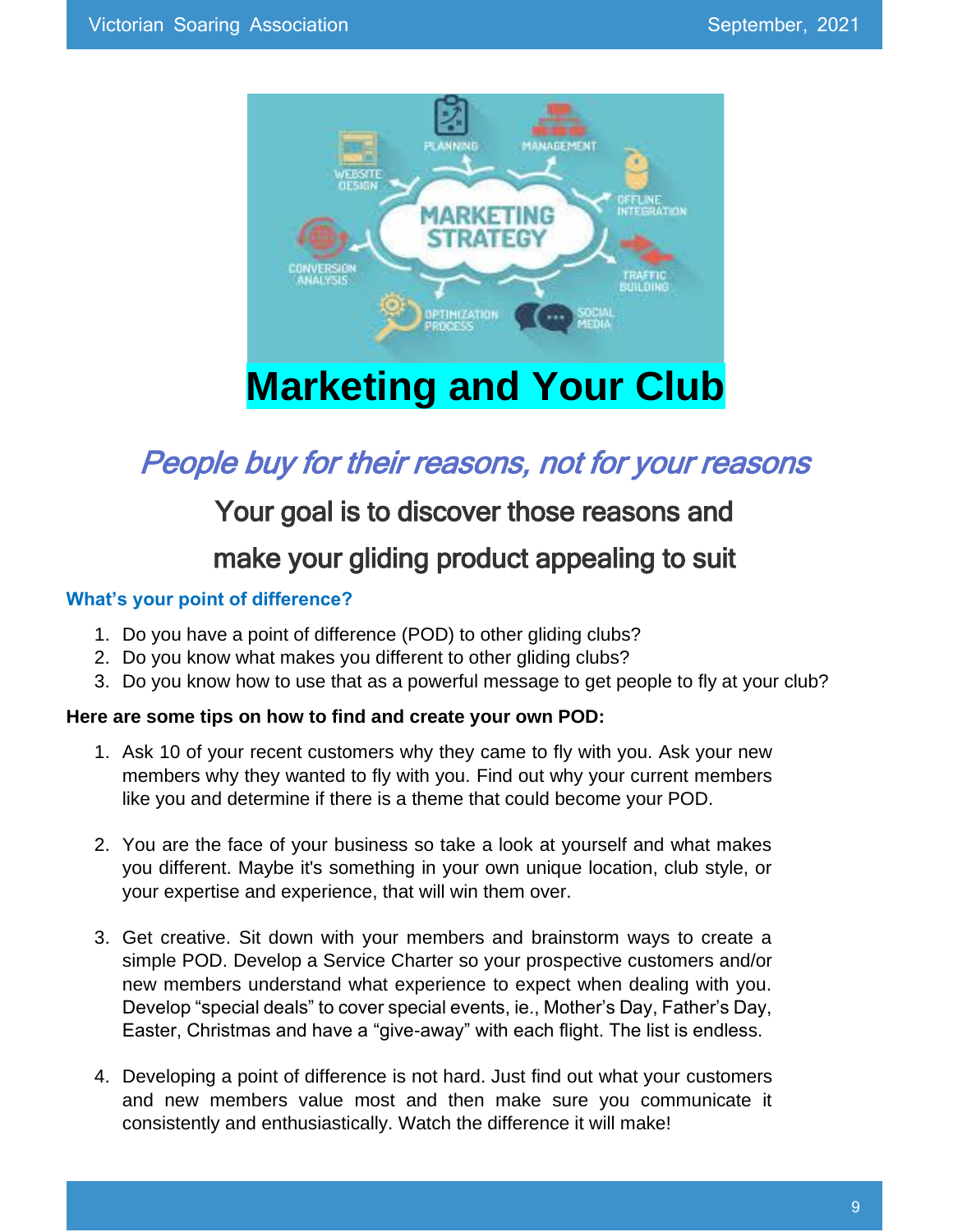Everything you do sends a message into your marketplace and to your customers. That could be your town, region or exceptional flying with exceptional customer service. Here are some more questions to get you thinking about the unique position you are looking to create:

- $\downarrow$  What messages are you sending into the marketplace about your club?
- $\overline{\text{4}}$  Are you friendly?
- $\overline{\phantom{a}}$  Are you safe?
- $\leftarrow$  Are your facilities appealing?
- $\downarrow$  Do you cater for everyone?
- $\downarrow$  Do you provide the customer service that you would expect to receive?
- $\downarrow$  What is your point of difference that sets you apart?
- $\downarrow$  How would your customers best describe you, your club members, your product and your customer service?

#### **Who's your target market?**

Gliding numbers have been shrinking for many years. In the past 20 years, there has been a reduction of clubs from 92 to 61, Australia-wide. **A loss of 33%**. And now, COVID19.



#### **What Does This Mean?**

- Higher administrative and regulatory costs among a smaller group of people.
- Fewer members to run National, State and Club processes.
- Fewer active instructors to sustain the sport.

#### **So let's look at your demographic.**

- **15-26 years** our future, but not financially sustainable in the short term due to low income, future careers and other outside interests, but can bring friends, family, enthusiasm and FUN!
- $\frac{1}{26}$  **26-40 years** career and family creates a gap and less disposable income
- **40-60 years** more disposable income, more time and flexibility

How will you work out what is your best target market to suit your club? Here are some tips to help you define your target market.

- 1. Profile your target market by:
	- a. geography location
	- b. demographics age, gender, education level, income, occupation
	- c. behaviour loyalty, attitude, readiness to buy
	- d. lifestyle social class, personality, personal values
- 2. Look at your current customer base. Who is coming for a flight? Who is becoming a member?
- 3. Check out your competition (other clubs!) and what they are offering that is successful.
- 4. Analyse your flying products.
	- a. Are you charging enough for your expertise?
	- b. Are you covering your costs and more?
	- c. Are you providing exceptional customer service?
- 5. Choose specific demographics to target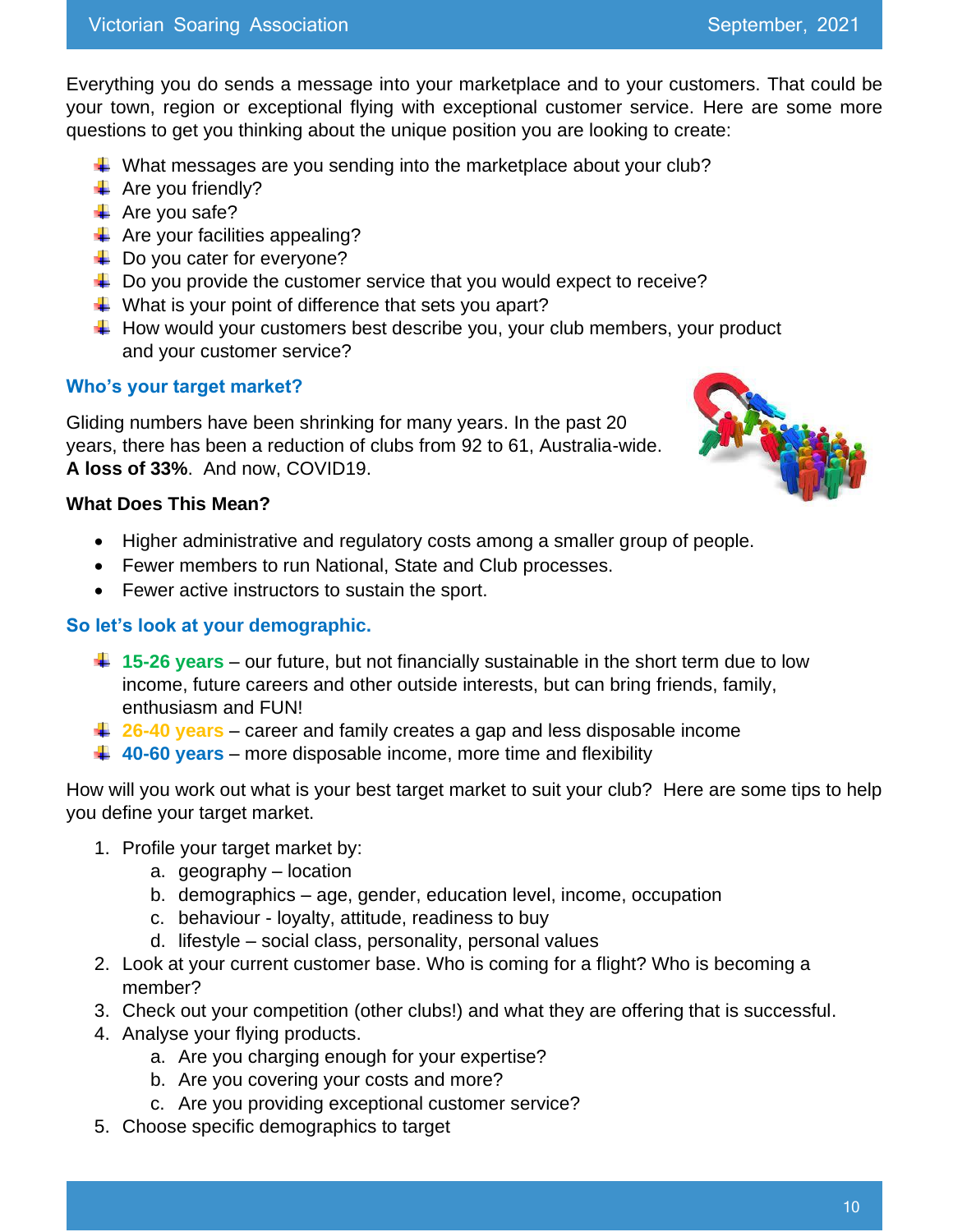- 6. Consider the \*psychographics of your target. *(\*The psychological and motivational factors that drive the behaviour to want to learn to fly?)*
- 7. Evaluate your decision.
	- a. Did it work?
	- b. If not, why not?
	- c. What changes do you need to make for it to work?
- 8. Look at additional resources, ie., help from the regional association or other clubs, to assist with special events.

#### **How do you market yourselves?**

 $\downarrow$  Where do you market? How do you market? Do you use social media effectively?

Here are some simple steps to help you market your club.

- $\leftarrow$  Get organized and develop a marketing strategy
- $\leftarrow$  Get a website and promote it
- $\downarrow$  Leverage social media and learn how to use it or hire a grandchild!
- **↓ Use Google AdWords**
- $\triangleq$  Create local awareness and establish a network
- $\downarrow$  Offer gift vouchers at special prices for special days or free products with the flight.
- $\overline{\phantom{a}}$  Advertise in your local region.
- $\downarrow$  Be part of the local Community and capitalise on its events

#### **What's your Value Proposition?**

What is a Value Proposition? *A value proposition defines the benefit offered, the target market group, and the relative pricing.* So, state your business in terms of its underlying value proposition.

- $\downarrow$  What are the main benefits you offer?
- $\ddot{\phantom{1}}$  To what target customers?
- $\triangleq$  At what relative price?
- $\frac{1}{\sqrt{2}}$  When do you market your activities to gain the best from your efforts?



#### **Set your Goals and Budget**

Your Goals should be: **SMART**: specific, measurable, attainable, relevant and time-based.

You will need to allocate a Budget to your marketing activities, such as:

- $\downarrow$  design of branding
- $\downarrow$  printing of promotional material (business cards, brochures, signage, etc)
- $\ddot{\bullet}$  advertising
- $\downarrow$  donations and sponsorships